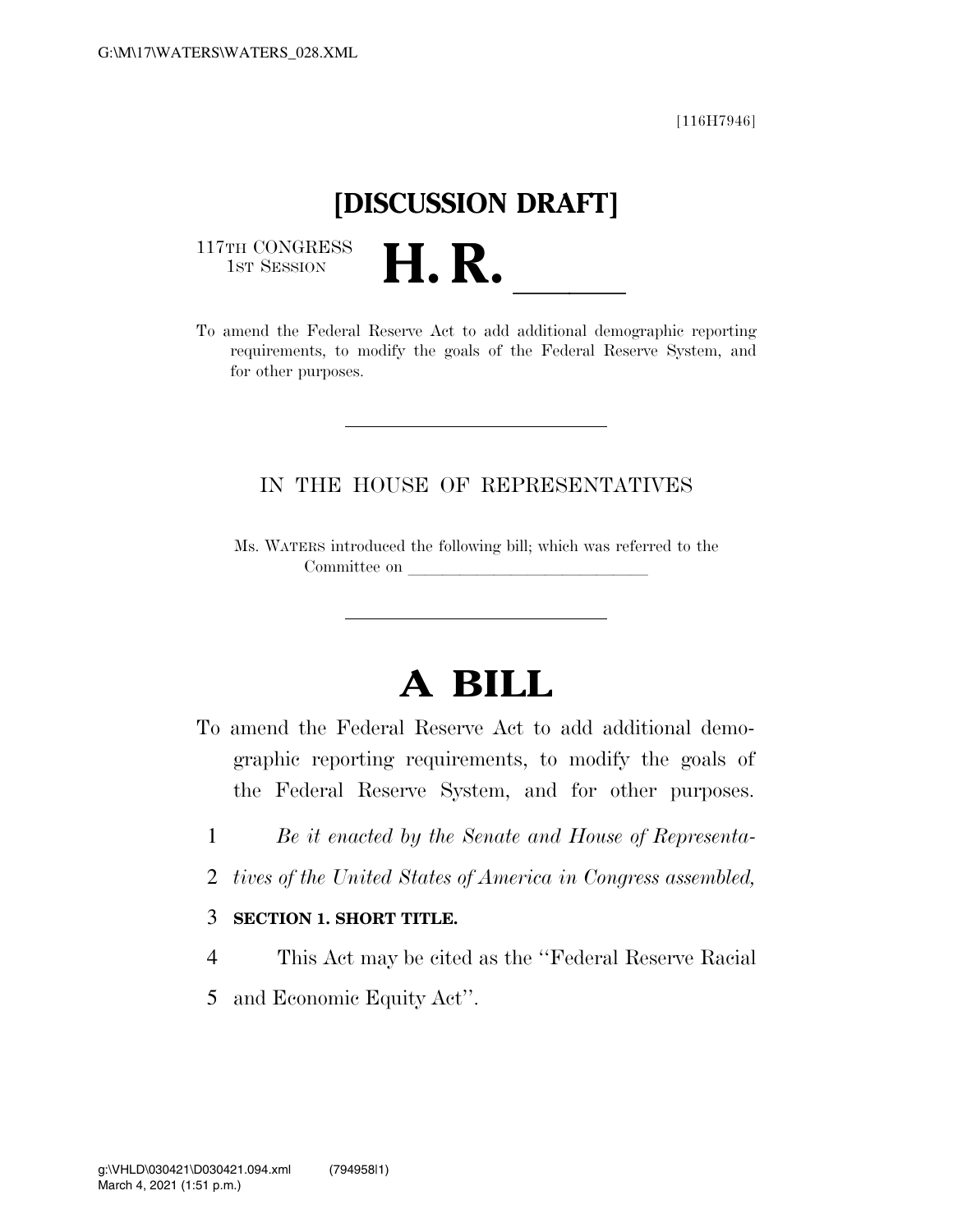**SEC. 2. DUTY TO MINIMIZE AND ELIMINATE RACIAL DIS-PARITIES.** 

 The Federal Reserve Act (12 U.S.C. 221 et seq.) is amended by inserting after section 2B the following:

 **''SEC. 2C. DUTY TO MINIMIZE AND ELIMINATE RACIAL DIS-PARITIES.** 

 ''The Board of Governors of the Federal Reserve Sys- tem and the Federal Open Market Committee shall exer- cise all duties and functions in a manner that fosters the elimination of disparities across racial and ethnic groups with respect to employment, income, wealth, and access to affordable credit, including actions in carrying out—  $\frac{1}{2}$   $\frac{1}{2}$  monetary policy;

- 14  $(2)$  regulation and supervision of banks, thrifts, bank holding companies, savings and loan holding companies, and nonbank financial companies and systemically important financial market utilities designated by the Financial Stability Oversight Council;
- 20  $\frac{1}{20}$  (3) operation of payment systems;

21  $\frac{4}{4}$  implementation of the Community Rein-vestment Act of 1977;

23 ''(5) enforcement of fair lending laws; and 24  $(6)$  community development functions.".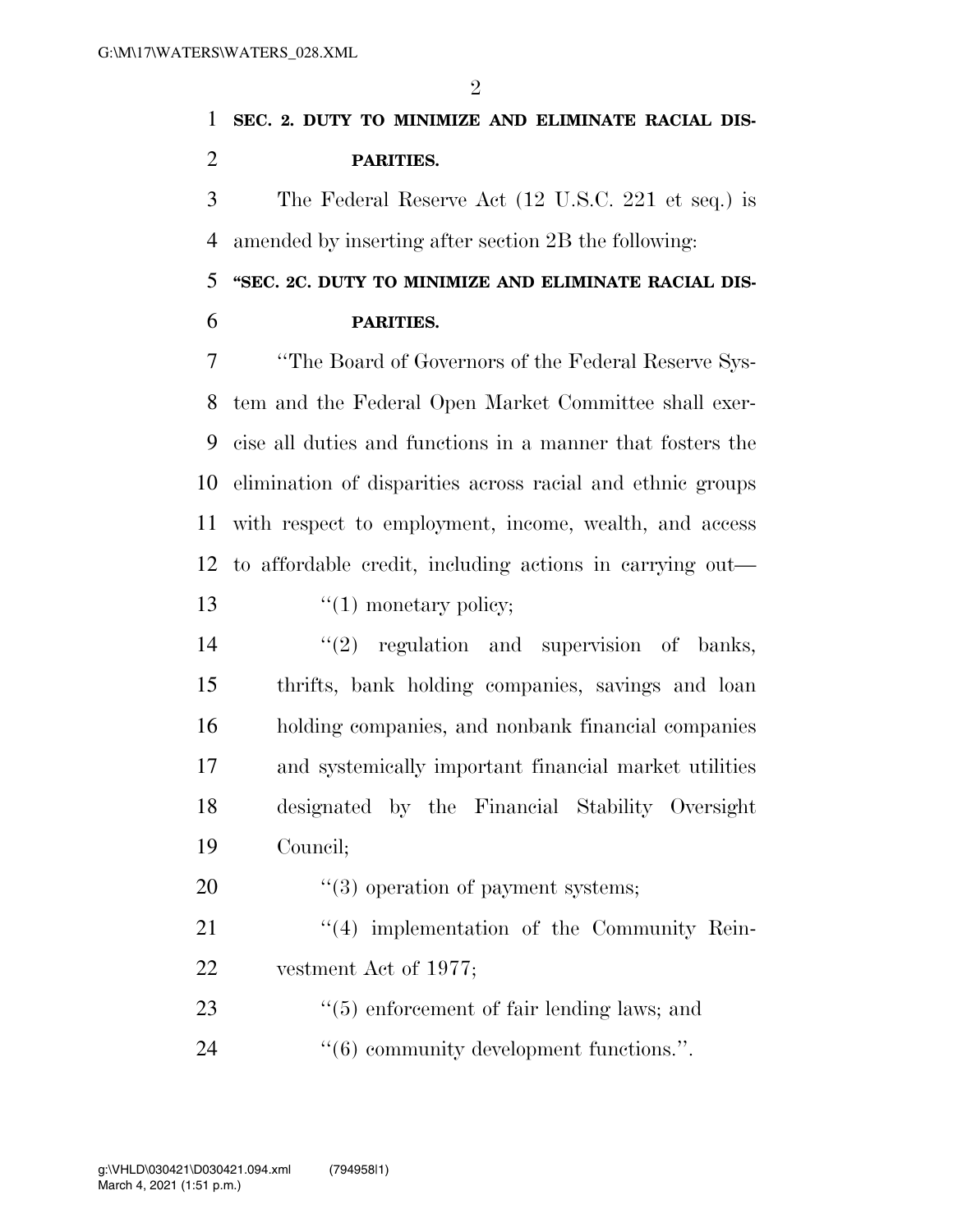| 1              | SEC. 3. APPEARANCES BEFORE AND REPORTS TO THE CON- |
|----------------|----------------------------------------------------|
| $\overline{2}$ | <b>GRESS.</b>                                      |
| 3              | Section 2B of the Federal Reserve Act (12 U.S.C.   |
| $\overline{4}$ | $(225b)$ is amended—                               |
| 5              | $(1)$ in subsection $(a)(1)$ —                     |
| 6              | $(A)$ in subparagraph $(A)$ , by striking          |
| 7              | "and" at the end; and                              |
| 8              | (B) by striking subparagraph (B) and in-           |
| 9              | serting the following:                             |
| 10             | "(B) economic developments and prospects           |
| 11             | for the future described in the report required    |
| 12             | in subsection (b), including a discussion of dis-  |
| 13             | parities in employment, income, and wealth         |
| 14             | across racial and ethnic groups as well as other   |
| 15             | specific segments of the population; and           |
| 16             | "(C) plans, activities, and actions of the         |
| 17             | Board and the Federal Open Market Committee        |
| 18             | to minimize and eliminate racial disparities in    |
| 19             | employment, wages, wealth, and access to af-       |
| 20             | fordable credit pursuant to section $2C$ ."; and   |
| 21             | $(2)$ in subsection $(b)$ —                        |
| 22             | (A) by striking "The Board" and inserting          |
| 23             | the following:                                     |
| 24             | "(1) IN GENERAL.—The Board"; and                   |
| 25             | (B) by adding at the end the following:            |
| 26             | $"(2)$ TREND INFORMATION.—                         |